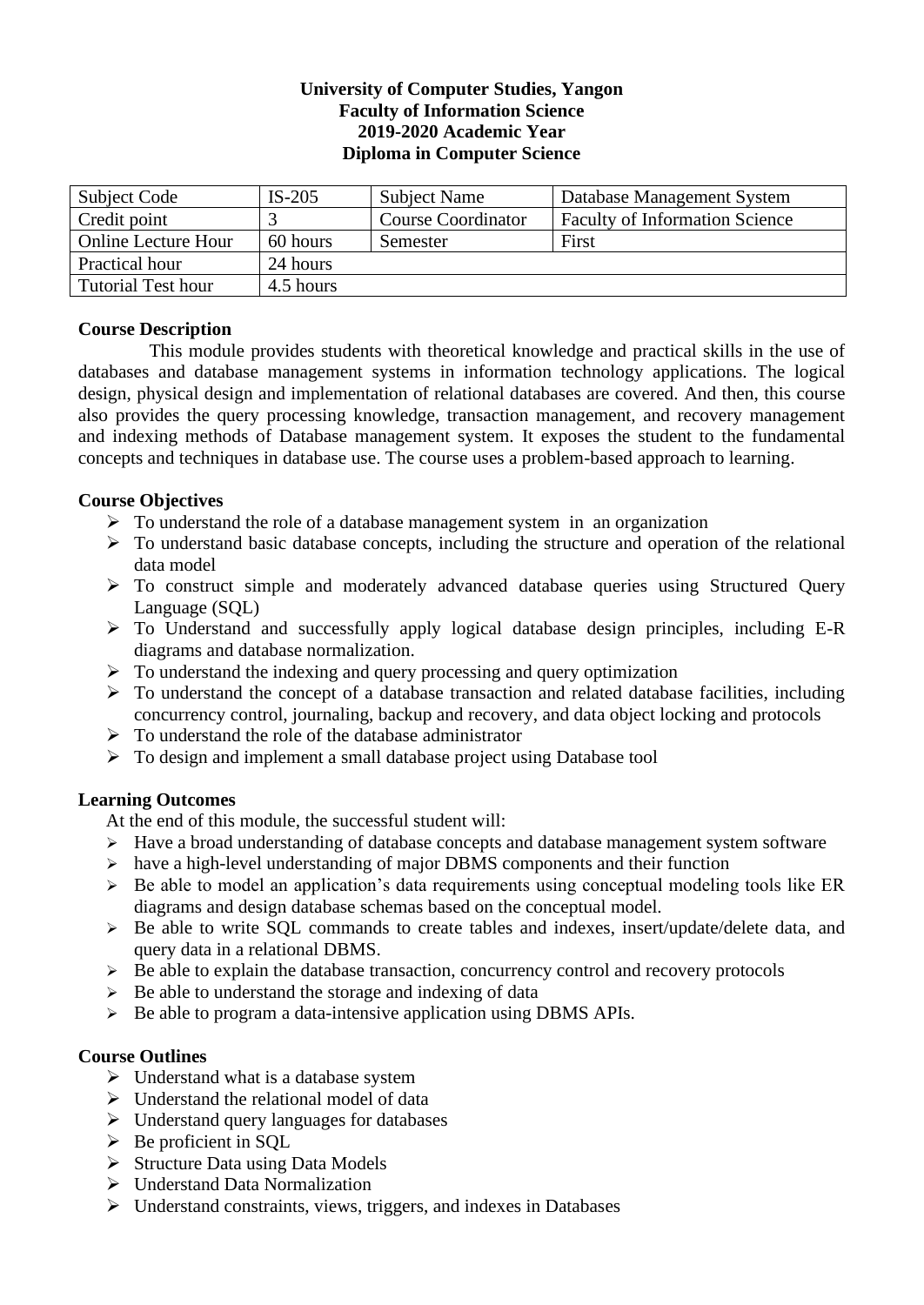- ➢ Understand basic transaction processing concepts
- ➢ Understand query processing in DBMSs
- ➢ Understand how data is stored and indexed in a DBMS

## **Prerequisites**

None

## **Main course website**

http://www.ucsy.edu.mm The assignments will be posted here, as will the lecture materials.

#### **Learning Assessment**

| Exam                           |   | 50% |
|--------------------------------|---|-----|
| Assignment                     |   | 10% |
| Project                        |   | 15% |
| <b>Tutorial Test</b>           | ٠ | 10% |
| <b>Online Quiz</b>             |   | 5%  |
| <b>Practical Participation</b> | ٠ | 10% |

#### **Textbook**

➢ Database System Concepts, AviSilberschatz, HenryF.Korth, and S.Sudarshan, seventh Edition, McGraw‐Hill.



# **References Book**

- 1. Database System, A practical Approach to Design,  $4<sup>th</sup>$  Edition
- 2. Database System Concepts, AviSilberschatz, HenryF.Korth, and S.Sudarshan.0‐07‐295886 3. sixth Edition. McGraw-Hill.
- 3. Modern Database Management System, Jeffery A. Hoffer, V.Ramesh,Heikki Topi , 12th edition, 2016
- 4. Fundamantals of Database Systems, Ramez Elmasri and Shamkant B.Navathe, , sixth edition,2008
- 5. An Introduction to Database Management System, C.J.Date, 7<sup>th</sup> edition ,2000

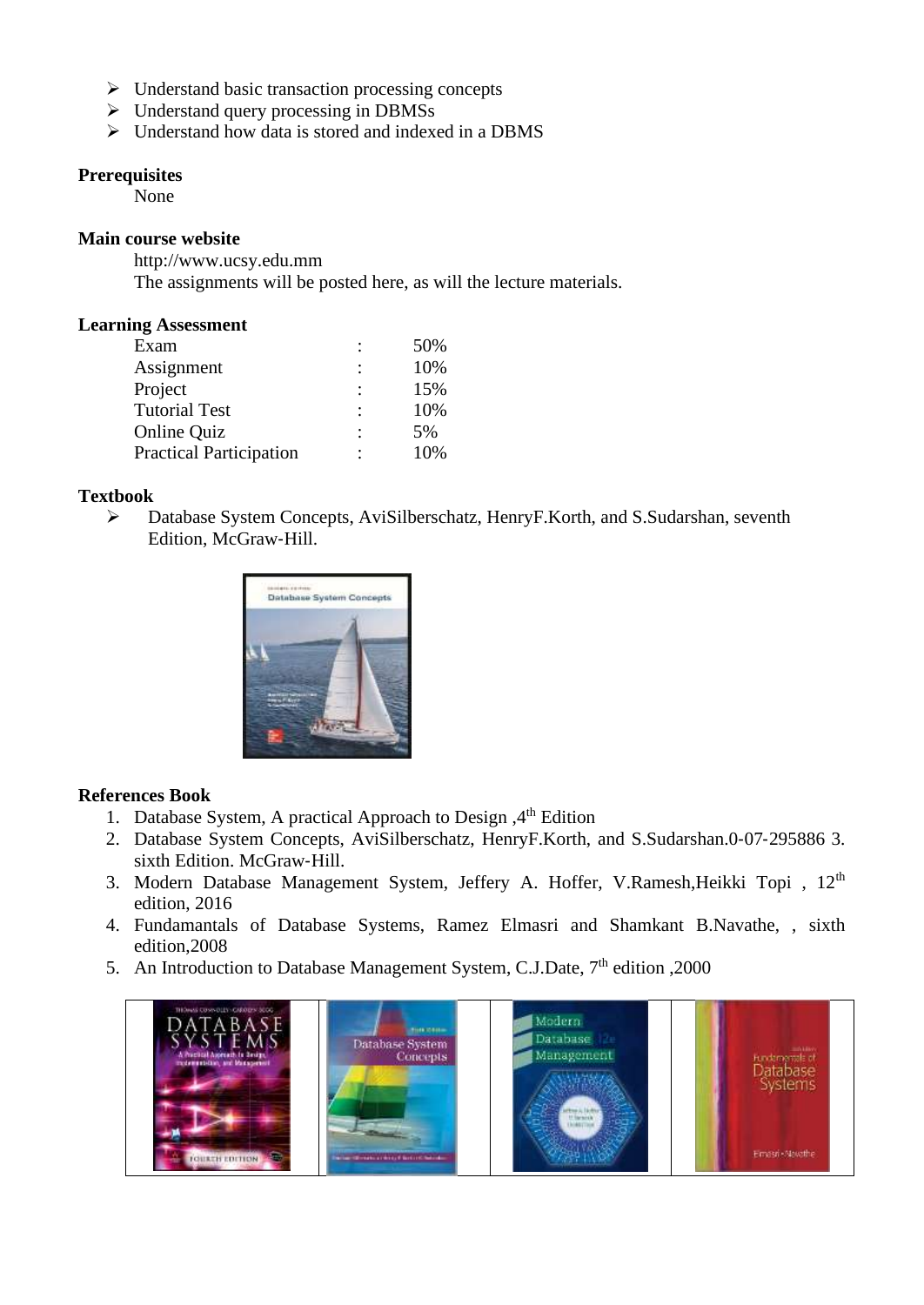# **Course Policy**

**Assigned Readings**: The student is expected to read Lectures and assignments to prepare for scheduled discussions of the material.

**Attendance**: The student is expected to attend orientation classes, online Lecture and Practical Class, the exam meetings, and scheduled project presentations. Regular class and/or online participation should ensure that expectations are understood, and provide feedback to monitor and assess progress. The student is responsible for accessing the course website to obtain assignments and related materials.

**Participation**: The student is expected to take part in class or online discussions, implement and test software and program examples, and assist class members with technical issues.

**Lab projects**: It is expected that the student will begin each project when assigned or as topics are approved, then present system components by the scheduled progress reporting dates. The Lab project schedule and book format are going to be confirmed during the lecture course.

**Exams and Tutorial test**: The student is expected to complete each exam and tutorial test at the scheduled time. All exams and tutorial are based upon all learning objectives to be reached before the scheduled date. Final Exam date is declared at the time table of course schedule and the tutorial test schedule are going to be confirmed during the lecture course.

**Intellectual Honesty**: By departmental policy, the discovery of plagiarism (i.e. copying from another's exam paper or lab project) will result in a reduction of grade result.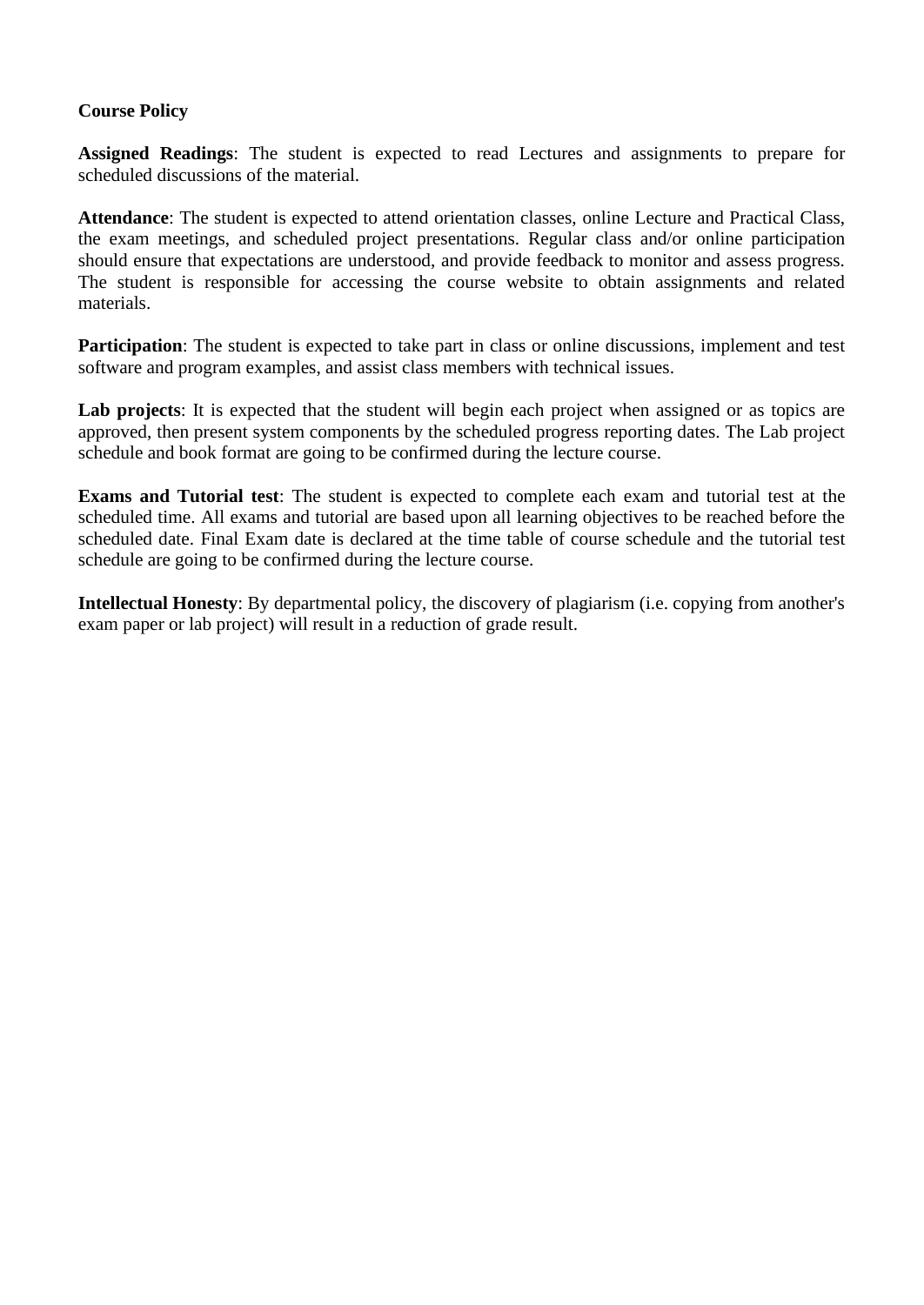| Unit           | <b>Course Title</b>                            | Learning<br>(min) | Learning<br><b>Strategy</b> | <b>Assessment</b> |
|----------------|------------------------------------------------|-------------------|-----------------------------|-------------------|
| 1              | Chapter 1 Introduction                         |                   |                             |                   |
|                | 1.1 Database-System Applications               |                   |                             |                   |
|                | 1.2 Purpose of Database Systems                |                   |                             |                   |
|                | 1.3 View of Data                               |                   |                             |                   |
|                | 1.4 Database Languages                         |                   |                             |                   |
|                | 1.5 Database Design                            |                   |                             | Test(Quiz)        |
|                | 1.6 Database Engine                            | 180               | Lecture                     | Assignment        |
|                | 1.7 Database and Application Architecture      |                   |                             |                   |
|                | 1.8 Database Users and Administrators          |                   |                             |                   |
|                | 1.9 History of Database Systems                |                   |                             |                   |
|                | 1.10 Summary                                   |                   |                             |                   |
|                | Exercises                                      |                   |                             |                   |
| $\overline{2}$ | Chapter 2 Introduction to the Relational Model |                   |                             |                   |
|                | 2.1 Structure of Relational Databases          |                   |                             |                   |
|                |                                                |                   |                             |                   |
|                | 2.2 Database Schema                            |                   |                             |                   |
|                | 2.3 Keys                                       |                   |                             |                   |
|                | 2.4 Schema Diagrams                            | 180               | Lecture $+$                 | Test(Quiz)        |
|                | 2.5 Relational Query Languages                 |                   | Practical                   | Assignment        |
|                | 2.6 The Relational Algebra                     |                   |                             |                   |
|                | 2.7 Summary                                    |                   |                             |                   |
|                | Exercises                                      |                   |                             |                   |
|                | Assignment                                     |                   |                             |                   |
| 3              | Chapter 3 Introduction to SQL                  |                   |                             |                   |
|                | 3.1 Overview of the SQL Query Language         |                   |                             |                   |
|                | 3.2 SQL Data Definition                        |                   |                             |                   |
|                | 3.3 Basic Structure of SQL Queries             |                   |                             |                   |
|                | 3.4 Additional Basic Operations                | 180               | Lecture $+$                 | Test(Quiz)        |
|                | 3.5 Set Operations                             |                   | Practical                   | Assignment        |
|                | 3.6 Null Values                                |                   |                             |                   |
|                | Exercises                                      |                   |                             |                   |
|                | Assignment                                     |                   |                             |                   |
| $\overline{4}$ | 3.7 Aggregate Functions                        |                   |                             |                   |
|                | 3.8 Nested Subqueries                          |                   |                             |                   |
|                | 3.9 Modification of the Database               |                   | Lecture $+$                 | Test(Quiz)        |
|                | 3.10 Summary                                   | 240               | Practical                   | Assignment        |
|                | Exercises                                      |                   |                             |                   |
|                | Assignment                                     |                   |                             |                   |
| 5              | Chapter 4 Intermediate SQL                     |                   |                             |                   |
|                | 4.1 Join Expressions 125                       |                   |                             |                   |
|                | 4.2 Views 137                                  |                   |                             |                   |
|                | 4.3 Transactions 143                           |                   |                             |                   |
|                |                                                | 240               | Lecture $+$                 | Test(Quiz)        |
|                | 4.4 Integrity Constraints 145                  |                   | Practical                   | Assignment        |
|                | 4.5 SQL Data Types and Schemas 153             |                   |                             |                   |
|                | 4.6 Index Definition in SQL 164                |                   |                             |                   |
|                | 4.7 Authorization 165                          |                   |                             |                   |
|                | 4.8 Summary 173                                |                   |                             |                   |
| 6              | 4.5 SQL Data Types and Schemas 153             |                   |                             |                   |
|                | 4.6 Index Definition in SQL 164                |                   |                             |                   |
|                | 4.7 Authorization 165                          |                   | Lecture $+$                 | Test(Quiz)        |
|                | 4.8 Summary 173                                | 180               | Practical                   | Assignment        |
|                | Exercises                                      |                   |                             |                   |
|                | Assignment                                     |                   |                             |                   |
|                |                                                |                   |                             |                   |
| $\overline{7}$ | Chapter 6 Database Design Using the E-R Model  | 180               | Lecture $+$                 | Test(Quiz)        |
|                | 6.1 Overview of the Design Process             |                   | Practical                   | Assignment        |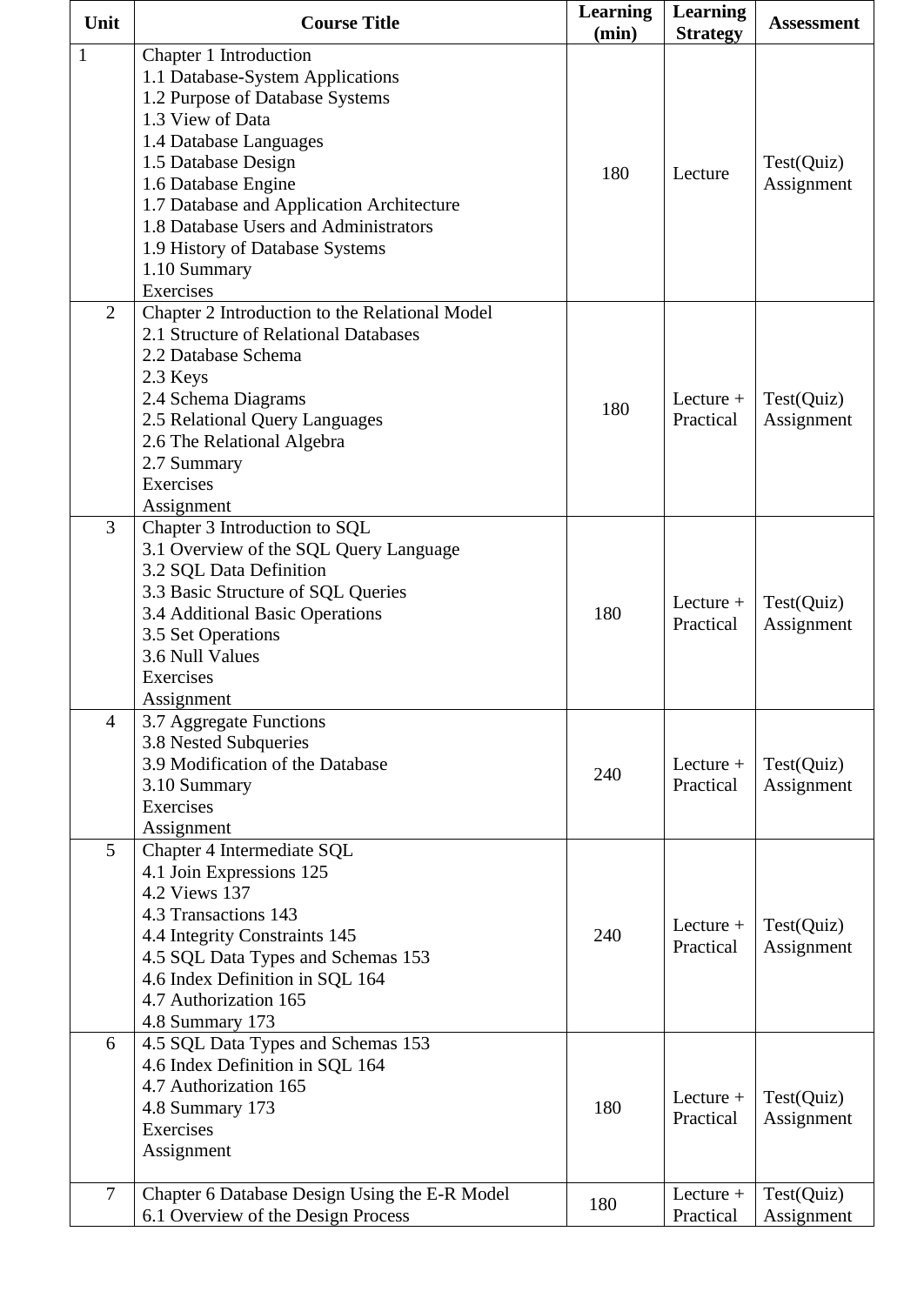|    | 6.2 The Entity-Relationship Model                  |     |             |            |
|----|----------------------------------------------------|-----|-------------|------------|
|    | 6.3 Complex Attributes                             |     |             |            |
|    | 6.4 Mapping Cardinalities                          |     |             |            |
|    | 6.5 Primary Key                                    |     |             |            |
|    | 6.6 Removing Redundant Attributes in Entity Sets   |     |             |            |
|    | 6.7 Reducing E-R Diagrams to Relational Schemas    |     |             |            |
|    | 6.8 Extended E-R Features                          |     |             |            |
|    | 6.9 Entity-Relationship Design Issues              |     |             |            |
|    | 6.10 Alternative Notations for Modeling Data       |     |             |            |
|    | 6.11 Other Aspects of Database Design              |     |             |            |
|    | 6.12 Summary                                       |     |             |            |
| 8  | 6.7 Reducing E-R Diagrams to Relational Schemas    |     |             |            |
|    | 6.8 Extended E-R Features                          |     |             |            |
|    | 6.9 Entity-Relationship Design Issues              |     |             |            |
|    | 6.10 Alternative Notations for Modeling Data       |     | Lecture $+$ | Test(Quiz) |
|    | 6.11 Other Aspects of Database Design              | 180 | Practical   | Assignment |
|    | 6.12 Summary                                       |     |             |            |
|    | Exercises                                          |     |             |            |
|    | Assignment                                         |     |             |            |
| 9  | <b>Chapter 7 Relational Database Design</b>        |     |             |            |
|    | 7.1 Features of Good Relational Designs            |     |             |            |
|    | 7.2 Decomposition Using Functional Dependencies    |     |             |            |
|    | 7.3 Normal Forms                                   |     |             |            |
|    | 7.4 Functional-Dependency Theory                   |     |             |            |
|    | 7.5 Algorithms for Decomposition Using Functional  |     |             |            |
|    | Dependencies                                       |     |             |            |
|    | 7.6 Decomposition Using Multivalued Dependencies   | 240 | Lecture $+$ | Test(Quiz) |
|    | 7.7 More Normal Forms                              |     | Practical   | Assignment |
|    | 7.8 Atomic Domains and First Normal Form           |     |             |            |
|    |                                                    |     |             |            |
|    | 7.9 Database-Design Process                        |     |             |            |
|    | 7.10 Modeling Temporal Data                        |     |             |            |
|    | 7.11 Summary                                       |     |             |            |
|    | Exercises                                          |     |             |            |
|    | Assignment                                         |     |             |            |
| 10 | <b>Chapter 13 Data Storage Structures</b>          |     |             |            |
|    | 13.1 Database Storage Architecture                 |     |             |            |
|    | 13.2 File Organization                             |     |             |            |
|    | 13.3 Organization of Records in Files              |     |             |            |
|    | 13.4 Data-Dictionary Storage                       |     | Lecture $+$ | Test(Quiz) |
|    | 13.5 Database Buffer                               | 180 | Practical   | Assignment |
|    | 13.6 Column-Oriented Storage                       |     |             |            |
|    | 13.7 Storage Organization in Main-Memory Databases |     |             |            |
|    | 13.8 Summary                                       |     |             |            |
|    | Exercises                                          |     |             |            |
|    | Assignment                                         |     |             |            |
| 11 | Chapter 14 Indexing                                |     |             |            |
|    | 14.1 Basic Concepts                                |     |             |            |
|    | 14.2 Ordered Indices                               |     |             |            |
|    | $14.3 B +$ -Tree Index Files                       | 180 | Lecture $+$ | Test(Quiz) |
|    | 14.4 B+-Tree Extensions                            |     | Practical   | Assignment |
|    | 14.5 Hash Indices                                  |     |             |            |
|    | 14.6 Multiple-Key Access                           |     |             |            |
|    | 14.7 Creation of Indices                           |     |             |            |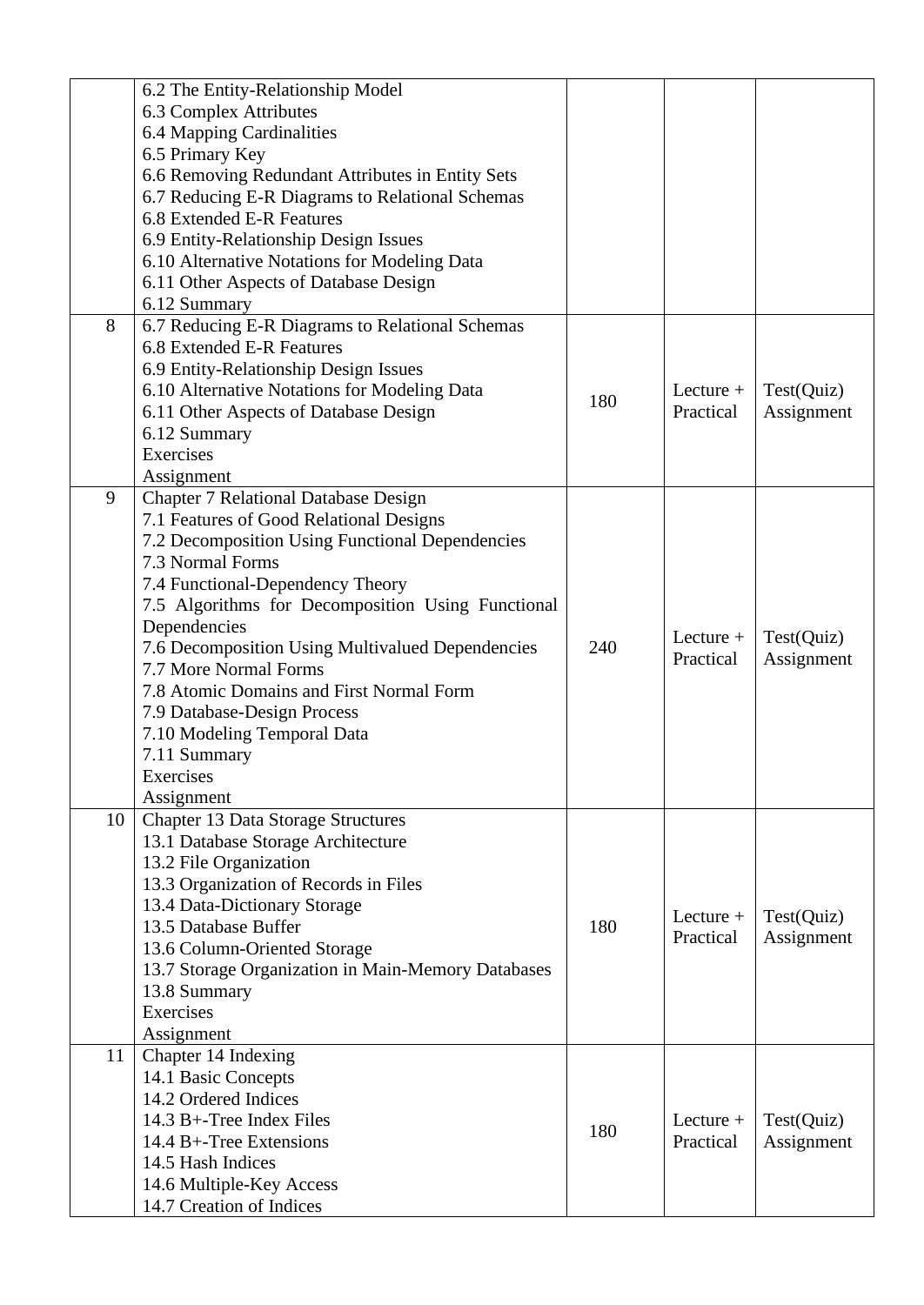|    | 14.8 Write-Optimized Index Structures                                   |     |                          |            |
|----|-------------------------------------------------------------------------|-----|--------------------------|------------|
|    | 14.9 Bitmap Indices                                                     |     |                          |            |
|    | 14.10 Indexing of Spatial and Temporal Data                             |     |                          |            |
|    | Exercises                                                               |     |                          |            |
|    | Assignment                                                              |     |                          |            |
| 12 | <b>Chapter 15 Query Processing</b>                                      |     |                          |            |
|    | 15.1 Overview                                                           |     |                          |            |
|    | 15.2 Measures of Query Cost                                             |     |                          |            |
|    | 15.3 Selection Operation                                                |     |                          |            |
|    | 15.4 Sorting                                                            |     |                          |            |
|    | 15.5 Join Operation                                                     |     | Lecture $+$              | Test(Quiz) |
|    | 15.6 Other Operations                                                   | 180 | Practical                | Assignment |
|    | 15.7 Evaluation of Expressions                                          |     |                          |            |
|    | 15.8 Query Processing in Memory                                         |     |                          |            |
|    | 15.9 Summary                                                            |     |                          |            |
|    | Exercises                                                               |     |                          |            |
|    | Assignment                                                              |     |                          |            |
| 13 | <b>Chapter 16 Query Optimization</b>                                    |     |                          |            |
|    | 16.1 Overview                                                           |     |                          |            |
|    | 16.2 Transformation of Relational Expressions                           |     |                          |            |
|    | 16.3 Estimating Statistics of Expression Results                        |     |                          |            |
|    | 16.4 Choice of Evaluation Plans                                         |     | Lecture $+$              |            |
|    |                                                                         | 180 |                          | Test(Quiz) |
|    | 16.5 Materialized Views                                                 |     | Practical                | Assignment |
|    | 16.6 Advanced Topics in Query Optimization                              |     |                          |            |
|    | 16.7 Summary<br>Exercises                                               |     |                          |            |
|    |                                                                         |     |                          |            |
| 14 | Assignment                                                              |     |                          |            |
|    | <b>Chapter 17 Transactions</b>                                          |     |                          |            |
|    | 17.1 Transaction Concept                                                |     |                          |            |
|    | 17.2 A Simple Transaction Model                                         |     | Lecture $+$              |            |
|    | 17.3 Storage Structure                                                  | 180 | Practical                | Test(Quiz) |
|    | 17.4 Transaction Atomicity and Durability<br>17.5 Transaction Isolation |     |                          | Assignment |
|    | Exercises                                                               |     |                          |            |
|    | Assignment                                                              |     |                          |            |
| 15 | 17.6 Serializability                                                    |     |                          |            |
|    | 17.7 Transaction Isolation and Atomicity                                |     |                          |            |
|    | 17.8 Transaction Isolation Levels                                       |     |                          |            |
|    |                                                                         |     |                          |            |
|    | 17.9 Implementation of Isolation Levels                                 | 180 | Lecture $+$<br>Practical | Test(Quiz) |
|    | 17.10 Transactions as SQL Statements                                    |     |                          | Assignment |
|    | 17.11 Summary<br>Exercises                                              |     |                          |            |
|    |                                                                         |     |                          |            |
| 16 | Assignment<br><b>Chapter 18 Concurrency Control</b>                     |     |                          |            |
|    | 18.1 Lock-Based Protocols                                               |     |                          |            |
|    |                                                                         |     |                          |            |
|    | 18.2 Deadlock Handling                                                  |     |                          |            |
|    | 18.3 Multiple Granularity                                               | 180 | Lecture $+$              | Test(Quiz) |
|    | 18.4 Insert Operations,<br>Delete<br>Operations,<br>and                 |     | Practical                | Assignment |
|    | <b>Predicate Reads</b>                                                  |     |                          |            |
|    | Exercises                                                               |     |                          |            |
|    | Assignment                                                              |     |                          |            |
| 17 | 18.5 Timestamp-Based Protocols                                          | 180 | Lecture $+$              | Test(Quiz) |
|    | 18.6 Validation-Based Protocols                                         |     | Practical                | Assignment |